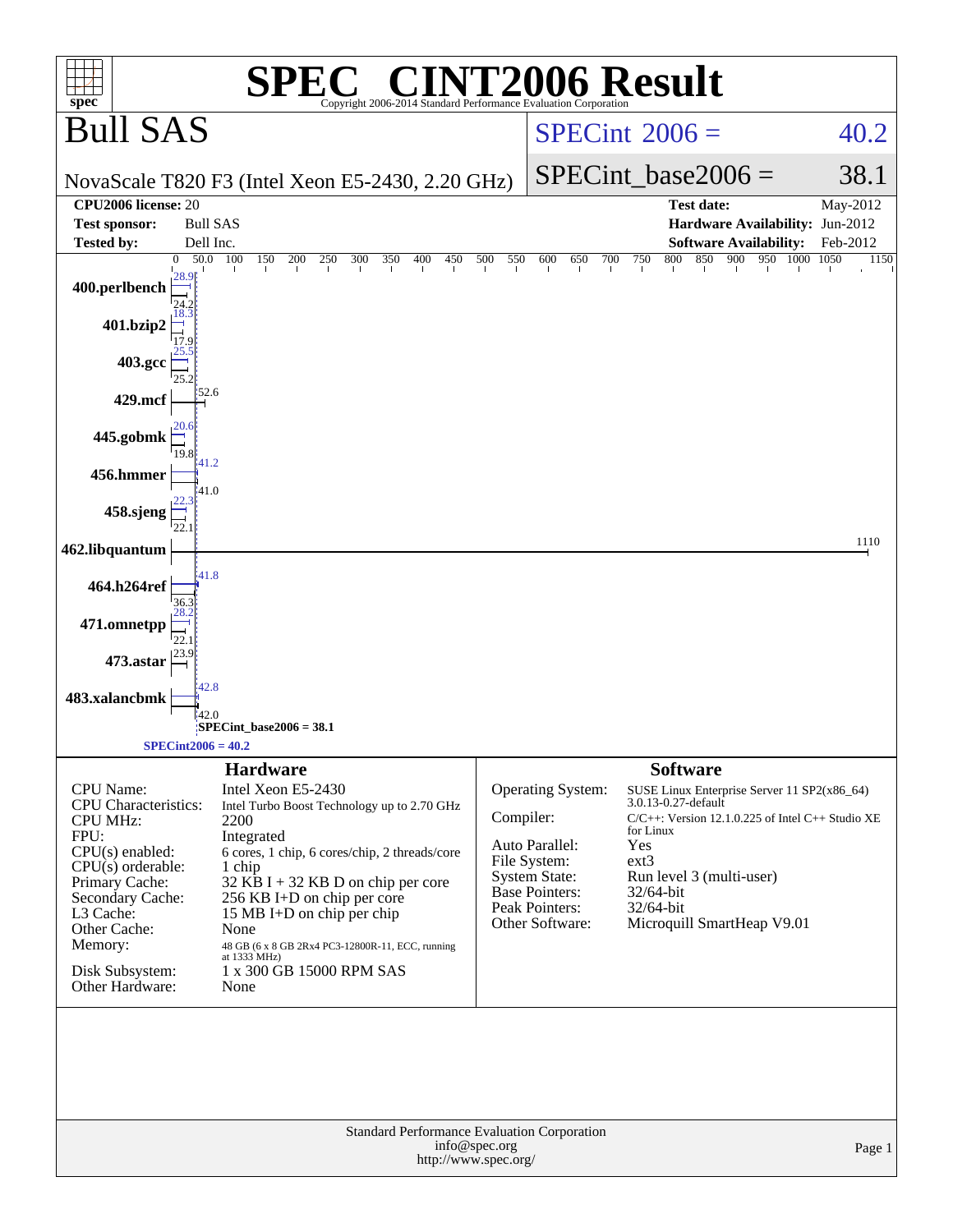

# Bull SAS

# $SPECint2006 = 40.2$  $SPECint2006 = 40.2$

NovaScale T820 F3 (Intel Xeon E5-2430, 2.20 GHz)

SPECint base2006 =  $38.1$ 

**[CPU2006 license:](http://www.spec.org/auto/cpu2006/Docs/result-fields.html#CPU2006license)** 20 **[Test date:](http://www.spec.org/auto/cpu2006/Docs/result-fields.html#Testdate)** May-2012

**[Test sponsor:](http://www.spec.org/auto/cpu2006/Docs/result-fields.html#Testsponsor)** Bull SAS **[Hardware Availability:](http://www.spec.org/auto/cpu2006/Docs/result-fields.html#HardwareAvailability)** Jun-2012 **[Tested by:](http://www.spec.org/auto/cpu2006/Docs/result-fields.html#Testedby)** Dell Inc. **[Software Availability:](http://www.spec.org/auto/cpu2006/Docs/result-fields.html#SoftwareAvailability)** Feb-2012

#### **[Results Table](http://www.spec.org/auto/cpu2006/Docs/result-fields.html#ResultsTable)**

|                    | <b>Base</b>                                                  |       |                |       |                | <b>Peak</b> |                                           |              |                |              |                |              |
|--------------------|--------------------------------------------------------------|-------|----------------|-------|----------------|-------------|-------------------------------------------|--------------|----------------|--------------|----------------|--------------|
| <b>Benchmark</b>   | <b>Seconds</b>                                               | Ratio | <b>Seconds</b> | Ratio | <b>Seconds</b> | Ratio       | <b>Seconds</b>                            | <b>Ratio</b> | <b>Seconds</b> | <b>Ratio</b> | <b>Seconds</b> | <b>Ratio</b> |
| 400.perlbench      | 404                                                          | 24.2  | 403            | 24.3  | 404            | 24.2        | <b>338</b>                                | 28.9         | 338            | 28.9         | 337            | 29.0         |
| 401.bzip2          | 539                                                          | 17.9  | 540            | 17.9  | 538            | 17.9        | 528                                       | 18.3         | 528            | 18.3         | 529            | 18.3         |
| $403.\mathrm{gcc}$ | 319                                                          | 25.2  | 319            | 25.3  | 319            | 25.2        | 316                                       | 25.5         | 316            | 25.5         | 315            | 25.5         |
| $429$ .mcf         | 173                                                          | 52.6  | 173            | 52.6  | 174            | 52.3        | 173                                       | 52.6         | 173            | 52.6         | 174            | 52.3         |
| $445$ .gobmk       | 530                                                          | 19.8  | 531            | 19.7  | 530            | 19.8        | 508                                       | 20.6         | 509            | 20.6         | 508            | 20.6         |
| $456.$ hmmer       | 228                                                          | 41.0  | 228            | 41.0  | 228            | 41.0        | 227                                       | 41.2         | 228            | 40.9         | 227            | 41.2         |
| $458$ .sjeng       | 547                                                          | 22.1  | 547            | 22.1  | 546            | 22.1        | 542                                       | 22.3         | 542            | 22.3         | 543            | 22.3         |
| 462.libquantum     | 18.7                                                         | 1110  | 18.7           | 1110  | 18.7           | 1110        | 18.7                                      | <b>1110</b>  | 18.7           | 1110         | 18.7           | 1110         |
| 464.h264ref        | 609                                                          | 36.3  | 607            | 36.5  | 615            | 36.0        | 532                                       | 41.6         | 529            | 41.8         | 519            | 42.6         |
| 471.omnetpp        | 282                                                          | 22.2  | 282            | 22.1  | 282            | 22.1        | 223                                       | 28.1         | 221            | 28.3         | 222            | 28.2         |
| 473.astar          | 294                                                          | 23.9  | 295            | 23.8  | 294            | 23.9        | 294                                       | 23.9         | 295            | 23.8         | 294            | 23.9         |
| 483.xalancbmk      | 165                                                          | 41.8  | 164            | 42.0  | 163            | 42.3        | 161                                       | 42.8         | 161            | 42.8         | 162            | 42.7         |
|                    | Describe announced to the conduction to think there are more |       |                |       |                |             | Deld condentined teat indicates a medical |              |                |              |                |              |

Results appear in the [order in which they were run.](http://www.spec.org/auto/cpu2006/Docs/result-fields.html#RunOrder) Bold underlined text [indicates a median measurement.](http://www.spec.org/auto/cpu2006/Docs/result-fields.html#Median)

#### **[Operating System Notes](http://www.spec.org/auto/cpu2006/Docs/result-fields.html#OperatingSystemNotes)**

Stack size set to unlimited using "ulimit -s unlimited"

#### **[Platform Notes](http://www.spec.org/auto/cpu2006/Docs/result-fields.html#PlatformNotes)**

 CPU Power Management set to Maximum Performance Memory Frequency set to Maximum Performance Turbo Boost set to Enabled C States/C1E set to Enabled Sysinfo program /root/CPU2006-1.2/config/sysinfo.rev6800 \$Rev: 6800 \$ \$Date:: 2011-10-11 #\$ 6f2ebdff5032aaa42e583f96b07f99d3 running on linux-sxkz Mon May 28 09:09:18 2012 This section contains SUT (System Under Test) info as seen by some common utilities. To remove or add to this section, see: <http://www.spec.org/cpu2006/Docs/config.html#sysinfo> From /proc/cpuinfo model name : Intel(R) Xeon(R) CPU E5-2430 0 @ 2.20GHz 1 "physical id"s (chips) 12 "processors" cores, siblings (Caution: counting these is hw and system dependent. The following excerpts from /proc/cpuinfo might not be reliable. Use with caution.) cpu cores : 6 siblings : 12 physical 0: cores 0 1 2 3 4 5 cache size : 15360 KB Continued on next page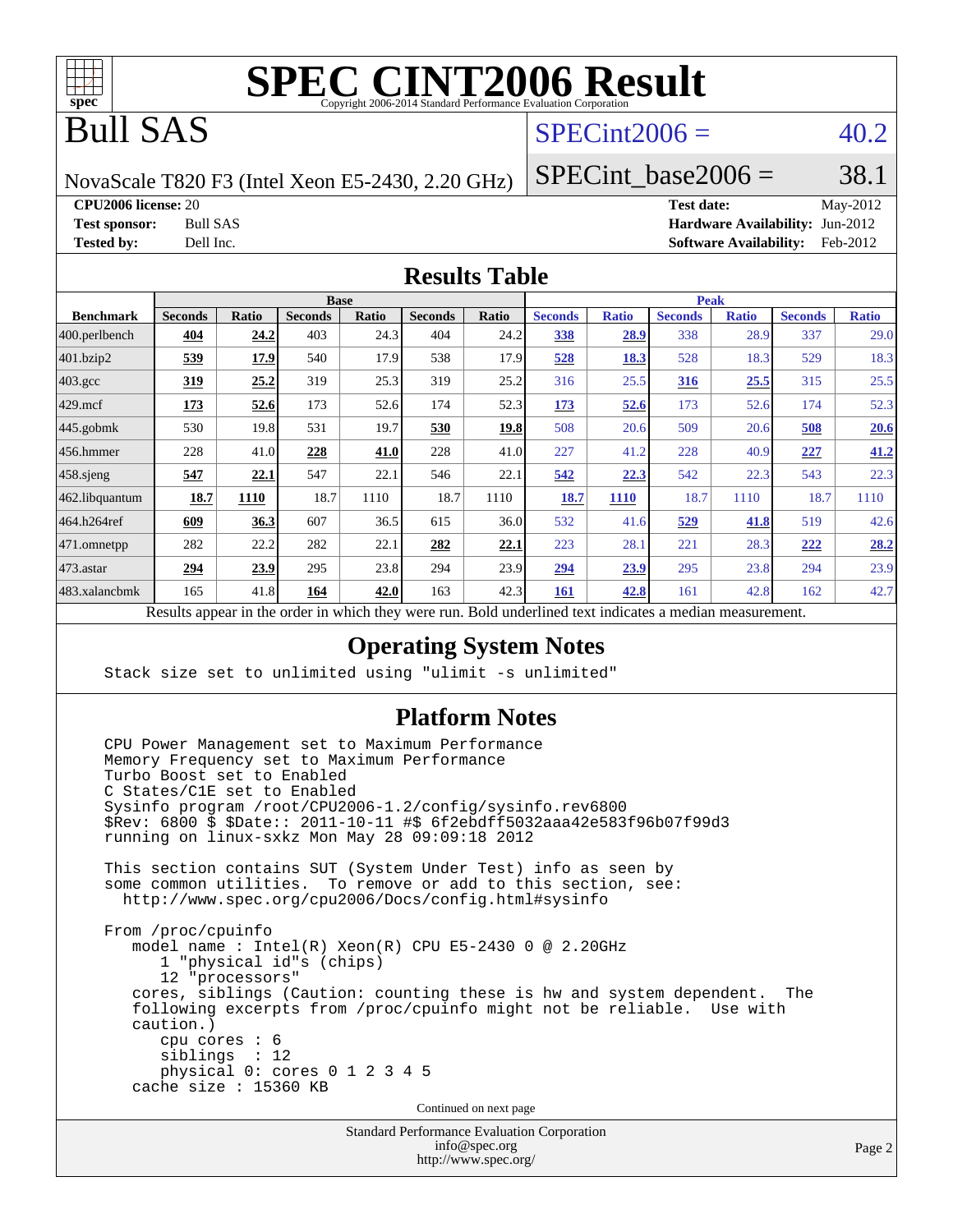#### **spec [SPEC CINT2006 Result](http://www.spec.org/auto/cpu2006/Docs/result-fields.html#SPECCINT2006Result)** Copyright 2006-2014 Standard Performance Evaluation Corpo

# Bull SAS

### $SPECint2006 = 40.2$  $SPECint2006 = 40.2$

SPECint base2006 =  $38.1$ 

NovaScale T820 F3 (Intel Xeon E5-2430, 2.20 GHz)

**[Tested by:](http://www.spec.org/auto/cpu2006/Docs/result-fields.html#Testedby)** Dell Inc. **[Software Availability:](http://www.spec.org/auto/cpu2006/Docs/result-fields.html#SoftwareAvailability)** Feb-2012

**[CPU2006 license:](http://www.spec.org/auto/cpu2006/Docs/result-fields.html#CPU2006license)** 20 **[Test date:](http://www.spec.org/auto/cpu2006/Docs/result-fields.html#Testdate)** May-2012 **[Test sponsor:](http://www.spec.org/auto/cpu2006/Docs/result-fields.html#Testsponsor)** Bull SAS **[Hardware Availability:](http://www.spec.org/auto/cpu2006/Docs/result-fields.html#HardwareAvailability)** Jun-2012

#### **[Platform Notes \(Continued\)](http://www.spec.org/auto/cpu2006/Docs/result-fields.html#PlatformNotes)**

 From /proc/meminfo MemTotal: 49348896 kB HugePages\_Total: 0<br>Hugepagesize: 2048 kB Hugepagesize: /usr/bin/lsb\_release -d SUSE Linux Enterprise Server 11 (x86\_64) From /etc/\*release\* /etc/\*version\* SuSE-release: SUSE Linux Enterprise Server 11 (x86\_64) VERSION = 11 PATCHLEVEL = 2 uname -a: Linux linux-sxkz 3.0.13-0.27-default #1 SMP Wed Feb 15 13:33:49 UTC 2012 (d73692b) x86\_64 x86\_64 x86\_64 GNU/Linux run-level 3 May 24 09:42 last=S SPEC is set to: /root/CPU2006-1.2<br>Filesystem Type Size Use Type Size Used Avail Use% Mounted on<br>ext3 271G 40G 218G 16% / /dev/sda2 ext3 271G 40G 218G 16% / Additional information from dmidecode:

(End of data from sysinfo program)

#### **[General Notes](http://www.spec.org/auto/cpu2006/Docs/result-fields.html#GeneralNotes)**

Environment variables set by runspec before the start of the run: KMP\_AFFINITY = "granularity=fine,scatter" LD\_LIBRARY\_PATH = "/root/CPU2006-1.2/libs/32:/root/CPU2006-1.2/libs/64" OMP\_NUM\_THREADS = "6" Binaries compiled on a system with 1x Core i7-860 CPU + 8GB memory using RHEL5.5 Transparent Huge Pages enabled with: echo always > /sys/kernel/mm/transparent\_hugepage/enabled Filesystem page cache cleared with: echo 1> /proc/sys/vm/drop\_caches The Dell PowerEdge T320 and the Bull NovaScale T820 F3 models are electronically equivalent. The results have been measured on a Dell PowerEdge T320 model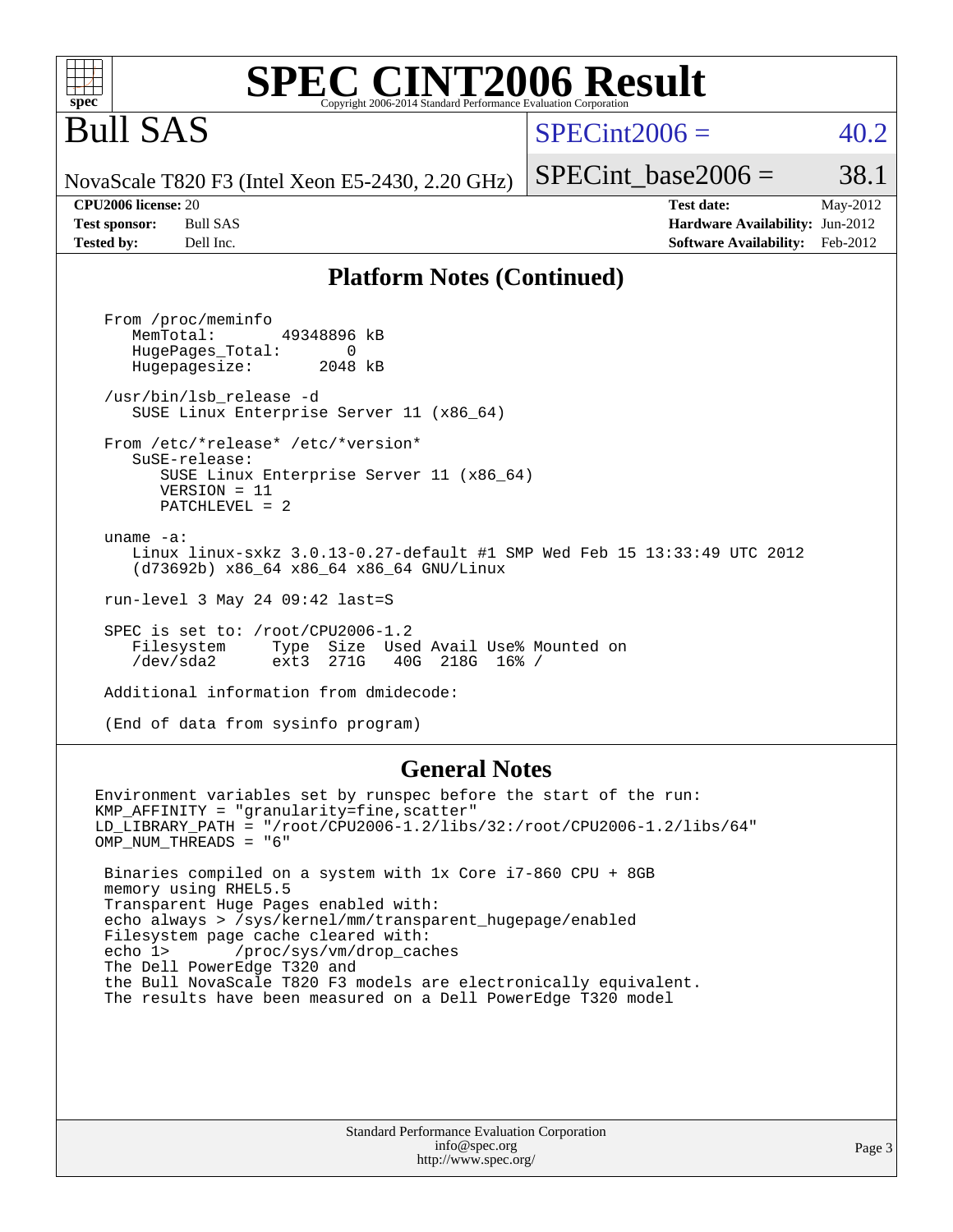

# Bull SAS

### $SPECint2006 = 40.2$  $SPECint2006 = 40.2$

NovaScale T820 F3 (Intel Xeon E5-2430, 2.20 GHz)

**[CPU2006 license:](http://www.spec.org/auto/cpu2006/Docs/result-fields.html#CPU2006license)** 20 **[Test date:](http://www.spec.org/auto/cpu2006/Docs/result-fields.html#Testdate)** May-2012 **[Test sponsor:](http://www.spec.org/auto/cpu2006/Docs/result-fields.html#Testsponsor)** Bull SAS **[Hardware Availability:](http://www.spec.org/auto/cpu2006/Docs/result-fields.html#HardwareAvailability)** Jun-2012 **[Tested by:](http://www.spec.org/auto/cpu2006/Docs/result-fields.html#Testedby)** Dell Inc. **[Software Availability:](http://www.spec.org/auto/cpu2006/Docs/result-fields.html#SoftwareAvailability)** Feb-2012

SPECint base2006 =  $38.1$ 

## **[Base Compiler Invocation](http://www.spec.org/auto/cpu2006/Docs/result-fields.html#BaseCompilerInvocation)**

[C benchmarks](http://www.spec.org/auto/cpu2006/Docs/result-fields.html#Cbenchmarks):  $\text{icc}$   $-\text{m64}$ 

[C++ benchmarks:](http://www.spec.org/auto/cpu2006/Docs/result-fields.html#CXXbenchmarks) [icpc -m64](http://www.spec.org/cpu2006/results/res2012q3/cpu2006-20120703-23431.flags.html#user_CXXbase_intel_icpc_64bit_fc66a5337ce925472a5c54ad6a0de310)

### **[Base Portability Flags](http://www.spec.org/auto/cpu2006/Docs/result-fields.html#BasePortabilityFlags)**

 400.perlbench: [-DSPEC\\_CPU\\_LP64](http://www.spec.org/cpu2006/results/res2012q3/cpu2006-20120703-23431.flags.html#b400.perlbench_basePORTABILITY_DSPEC_CPU_LP64) [-DSPEC\\_CPU\\_LINUX\\_X64](http://www.spec.org/cpu2006/results/res2012q3/cpu2006-20120703-23431.flags.html#b400.perlbench_baseCPORTABILITY_DSPEC_CPU_LINUX_X64) 401.bzip2: [-DSPEC\\_CPU\\_LP64](http://www.spec.org/cpu2006/results/res2012q3/cpu2006-20120703-23431.flags.html#suite_basePORTABILITY401_bzip2_DSPEC_CPU_LP64) 403.gcc: [-DSPEC\\_CPU\\_LP64](http://www.spec.org/cpu2006/results/res2012q3/cpu2006-20120703-23431.flags.html#suite_basePORTABILITY403_gcc_DSPEC_CPU_LP64) 429.mcf: [-DSPEC\\_CPU\\_LP64](http://www.spec.org/cpu2006/results/res2012q3/cpu2006-20120703-23431.flags.html#suite_basePORTABILITY429_mcf_DSPEC_CPU_LP64) 445.gobmk: [-DSPEC\\_CPU\\_LP64](http://www.spec.org/cpu2006/results/res2012q3/cpu2006-20120703-23431.flags.html#suite_basePORTABILITY445_gobmk_DSPEC_CPU_LP64) 456.hmmer: [-DSPEC\\_CPU\\_LP64](http://www.spec.org/cpu2006/results/res2012q3/cpu2006-20120703-23431.flags.html#suite_basePORTABILITY456_hmmer_DSPEC_CPU_LP64) 458.sjeng: [-DSPEC\\_CPU\\_LP64](http://www.spec.org/cpu2006/results/res2012q3/cpu2006-20120703-23431.flags.html#suite_basePORTABILITY458_sjeng_DSPEC_CPU_LP64) 462.libquantum: [-DSPEC\\_CPU\\_LP64](http://www.spec.org/cpu2006/results/res2012q3/cpu2006-20120703-23431.flags.html#suite_basePORTABILITY462_libquantum_DSPEC_CPU_LP64) [-DSPEC\\_CPU\\_LINUX](http://www.spec.org/cpu2006/results/res2012q3/cpu2006-20120703-23431.flags.html#b462.libquantum_baseCPORTABILITY_DSPEC_CPU_LINUX) 464.h264ref: [-DSPEC\\_CPU\\_LP64](http://www.spec.org/cpu2006/results/res2012q3/cpu2006-20120703-23431.flags.html#suite_basePORTABILITY464_h264ref_DSPEC_CPU_LP64) 471.omnetpp: [-DSPEC\\_CPU\\_LP64](http://www.spec.org/cpu2006/results/res2012q3/cpu2006-20120703-23431.flags.html#suite_basePORTABILITY471_omnetpp_DSPEC_CPU_LP64) 473.astar: [-DSPEC\\_CPU\\_LP64](http://www.spec.org/cpu2006/results/res2012q3/cpu2006-20120703-23431.flags.html#suite_basePORTABILITY473_astar_DSPEC_CPU_LP64) 483.xalancbmk: [-DSPEC\\_CPU\\_LP64](http://www.spec.org/cpu2006/results/res2012q3/cpu2006-20120703-23431.flags.html#suite_basePORTABILITY483_xalancbmk_DSPEC_CPU_LP64) [-DSPEC\\_CPU\\_LINUX](http://www.spec.org/cpu2006/results/res2012q3/cpu2006-20120703-23431.flags.html#b483.xalancbmk_baseCXXPORTABILITY_DSPEC_CPU_LINUX)

## **[Base Optimization Flags](http://www.spec.org/auto/cpu2006/Docs/result-fields.html#BaseOptimizationFlags)**

[C benchmarks](http://www.spec.org/auto/cpu2006/Docs/result-fields.html#Cbenchmarks):

[-xAVX](http://www.spec.org/cpu2006/results/res2012q3/cpu2006-20120703-23431.flags.html#user_CCbase_f-xAVX) [-ipo](http://www.spec.org/cpu2006/results/res2012q3/cpu2006-20120703-23431.flags.html#user_CCbase_f-ipo) [-O3](http://www.spec.org/cpu2006/results/res2012q3/cpu2006-20120703-23431.flags.html#user_CCbase_f-O3) [-no-prec-div](http://www.spec.org/cpu2006/results/res2012q3/cpu2006-20120703-23431.flags.html#user_CCbase_f-no-prec-div) [-parallel](http://www.spec.org/cpu2006/results/res2012q3/cpu2006-20120703-23431.flags.html#user_CCbase_f-parallel) [-opt-prefetch](http://www.spec.org/cpu2006/results/res2012q3/cpu2006-20120703-23431.flags.html#user_CCbase_f-opt-prefetch) [-auto-p32](http://www.spec.org/cpu2006/results/res2012q3/cpu2006-20120703-23431.flags.html#user_CCbase_f-auto-p32)

[C++ benchmarks:](http://www.spec.org/auto/cpu2006/Docs/result-fields.html#CXXbenchmarks)

[-xAVX](http://www.spec.org/cpu2006/results/res2012q3/cpu2006-20120703-23431.flags.html#user_CXXbase_f-xAVX) [-ipo](http://www.spec.org/cpu2006/results/res2012q3/cpu2006-20120703-23431.flags.html#user_CXXbase_f-ipo) [-O3](http://www.spec.org/cpu2006/results/res2012q3/cpu2006-20120703-23431.flags.html#user_CXXbase_f-O3) [-no-prec-div](http://www.spec.org/cpu2006/results/res2012q3/cpu2006-20120703-23431.flags.html#user_CXXbase_f-no-prec-div) [-opt-prefetch](http://www.spec.org/cpu2006/results/res2012q3/cpu2006-20120703-23431.flags.html#user_CXXbase_f-opt-prefetch) [-auto-p32](http://www.spec.org/cpu2006/results/res2012q3/cpu2006-20120703-23431.flags.html#user_CXXbase_f-auto-p32) [-Wl,-z,muldefs](http://www.spec.org/cpu2006/results/res2012q3/cpu2006-20120703-23431.flags.html#user_CXXbase_link_force_multiple1_74079c344b956b9658436fd1b6dd3a8a) [-L/smartheap -lsmartheap64](http://www.spec.org/cpu2006/results/res2012q3/cpu2006-20120703-23431.flags.html#user_CXXbase_SmartHeap64_5e654037dadeae1fe403ab4b4466e60b)

## **[Base Other Flags](http://www.spec.org/auto/cpu2006/Docs/result-fields.html#BaseOtherFlags)**

[C benchmarks](http://www.spec.org/auto/cpu2006/Docs/result-fields.html#Cbenchmarks):

403.gcc: [-Dalloca=\\_alloca](http://www.spec.org/cpu2006/results/res2012q3/cpu2006-20120703-23431.flags.html#b403.gcc_baseEXTRA_CFLAGS_Dalloca_be3056838c12de2578596ca5467af7f3)

# **[Peak Compiler Invocation](http://www.spec.org/auto/cpu2006/Docs/result-fields.html#PeakCompilerInvocation)**

[C benchmarks \(except as noted below\)](http://www.spec.org/auto/cpu2006/Docs/result-fields.html#Cbenchmarksexceptasnotedbelow):  $\text{icc}$  -m64

Continued on next page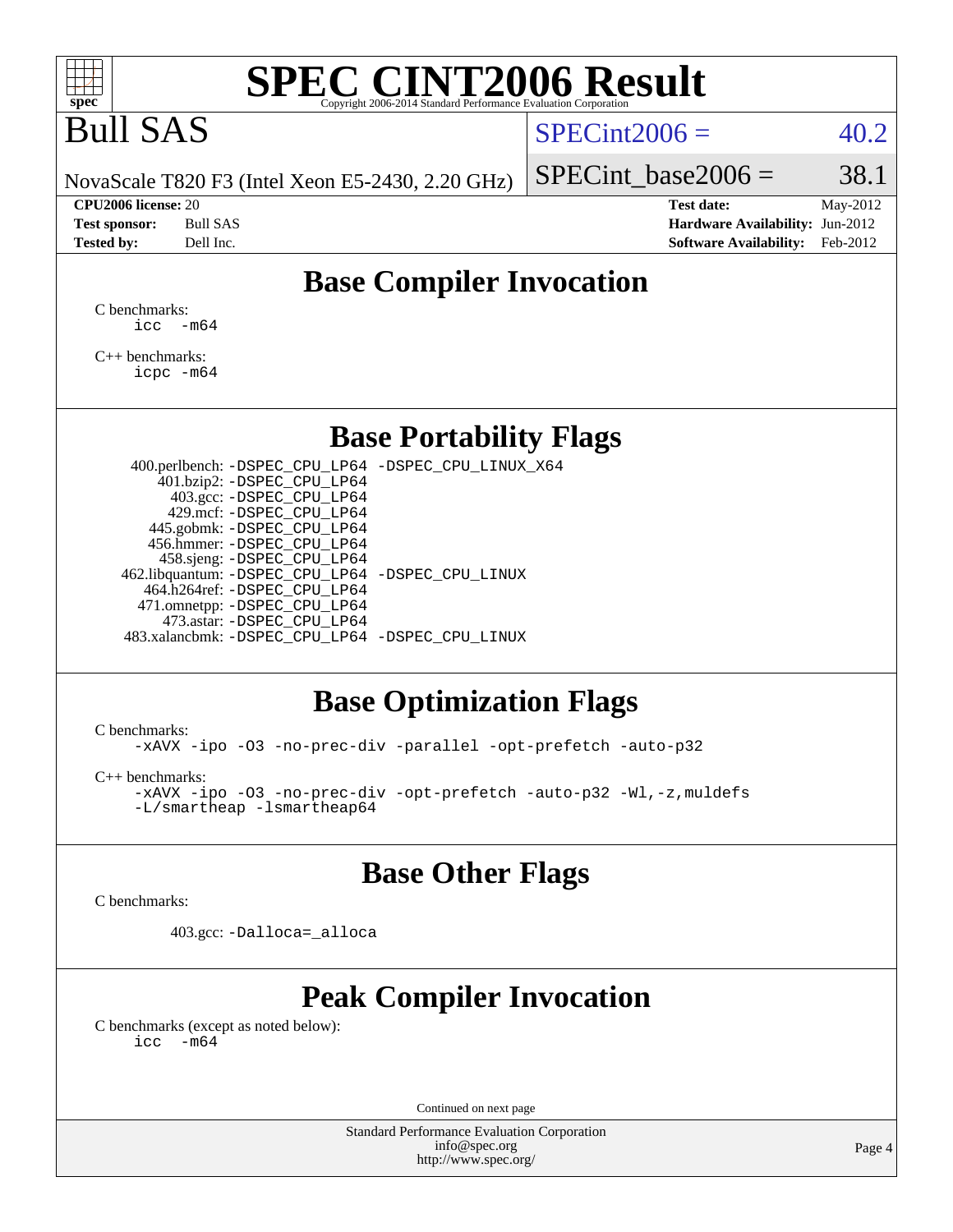

Bull SAS

 $SPECint2006 = 40.2$  $SPECint2006 = 40.2$ 

NovaScale T820 F3 (Intel Xeon E5-2430, 2.20 GHz)

SPECint base2006 =  $38.1$ 

**[CPU2006 license:](http://www.spec.org/auto/cpu2006/Docs/result-fields.html#CPU2006license)** 20 **[Test date:](http://www.spec.org/auto/cpu2006/Docs/result-fields.html#Testdate)** May-2012 **[Test sponsor:](http://www.spec.org/auto/cpu2006/Docs/result-fields.html#Testsponsor)** Bull SAS **[Hardware Availability:](http://www.spec.org/auto/cpu2006/Docs/result-fields.html#HardwareAvailability)** Jun-2012 **[Tested by:](http://www.spec.org/auto/cpu2006/Docs/result-fields.html#Testedby)** Dell Inc. **[Software Availability:](http://www.spec.org/auto/cpu2006/Docs/result-fields.html#SoftwareAvailability)** Feb-2012

# **[Peak Compiler Invocation \(Continued\)](http://www.spec.org/auto/cpu2006/Docs/result-fields.html#PeakCompilerInvocation)**

400.perlbench: [icc -m32](http://www.spec.org/cpu2006/results/res2012q3/cpu2006-20120703-23431.flags.html#user_peakCCLD400_perlbench_intel_icc_a6a621f8d50482236b970c6ac5f55f93)

445.gobmk: [icc -m32](http://www.spec.org/cpu2006/results/res2012q3/cpu2006-20120703-23431.flags.html#user_peakCCLD445_gobmk_intel_icc_a6a621f8d50482236b970c6ac5f55f93)

464.h264ref: [icc -m32](http://www.spec.org/cpu2006/results/res2012q3/cpu2006-20120703-23431.flags.html#user_peakCCLD464_h264ref_intel_icc_a6a621f8d50482236b970c6ac5f55f93)

[C++ benchmarks \(except as noted below\):](http://www.spec.org/auto/cpu2006/Docs/result-fields.html#CXXbenchmarksexceptasnotedbelow) [icpc -m32](http://www.spec.org/cpu2006/results/res2012q3/cpu2006-20120703-23431.flags.html#user_CXXpeak_intel_icpc_4e5a5ef1a53fd332b3c49e69c3330699)

473.astar: [icpc -m64](http://www.spec.org/cpu2006/results/res2012q3/cpu2006-20120703-23431.flags.html#user_peakCXXLD473_astar_intel_icpc_64bit_fc66a5337ce925472a5c54ad6a0de310)

### **[Peak Portability Flags](http://www.spec.org/auto/cpu2006/Docs/result-fields.html#PeakPortabilityFlags)**

```
 400.perlbench: -DSPEC_CPU_LINUX_IA32
    401.bzip2: -DSPEC_CPU_LP64
      403.gcc: -DSPEC_CPU_LP64
     429.mcf: -DSPEC_CPU_LP64
   456.hmmer: -DSPEC_CPU_LP64
    458.sjeng: -DSPEC_CPU_LP64
462.libquantum: -DSPEC_CPU_LP64 -DSPEC_CPU_LINUX
     473.astar: -DSPEC_CPU_LP64
483.xalancbmk: -DSPEC_CPU_LINUX
```
# **[Peak Optimization Flags](http://www.spec.org/auto/cpu2006/Docs/result-fields.html#PeakOptimizationFlags)**

[C benchmarks](http://www.spec.org/auto/cpu2006/Docs/result-fields.html#Cbenchmarks):

```
 400.perlbench: -xAVX(pass 2) -prof-gen(pass 1) -ipo(pass 2) -O3(pass 2)
           -no-prec-div(pass 2) -prof-use(pass 2) -opt-prefetch
          -ansi-alias
   401.bzip2: -xAVX(pass 2) -prof-gen(pass 1) -ipo(pass 2) -O3(pass 2)
           -no-prec-div -prof-use(pass 2) -auto-ilp32 -opt-prefetch
           -ansi-alias
    403.gcc: -xAVX -ipo -O3 -no-prec-div -inline-calloc
           -opt-malloc-options=3 -auto-ilp32
   429.mcf: basepeak = yes
  445.gobmk: -xAVX(pass 2) -prof-gen(pass 1) -prof-use(pass 2)
           -ansi-alias
  456.hmmer: -xAVX -ipo -O3 -no-prec-div -unroll2 -auto-ilp32
           -ansi-alias
```
Continued on next page